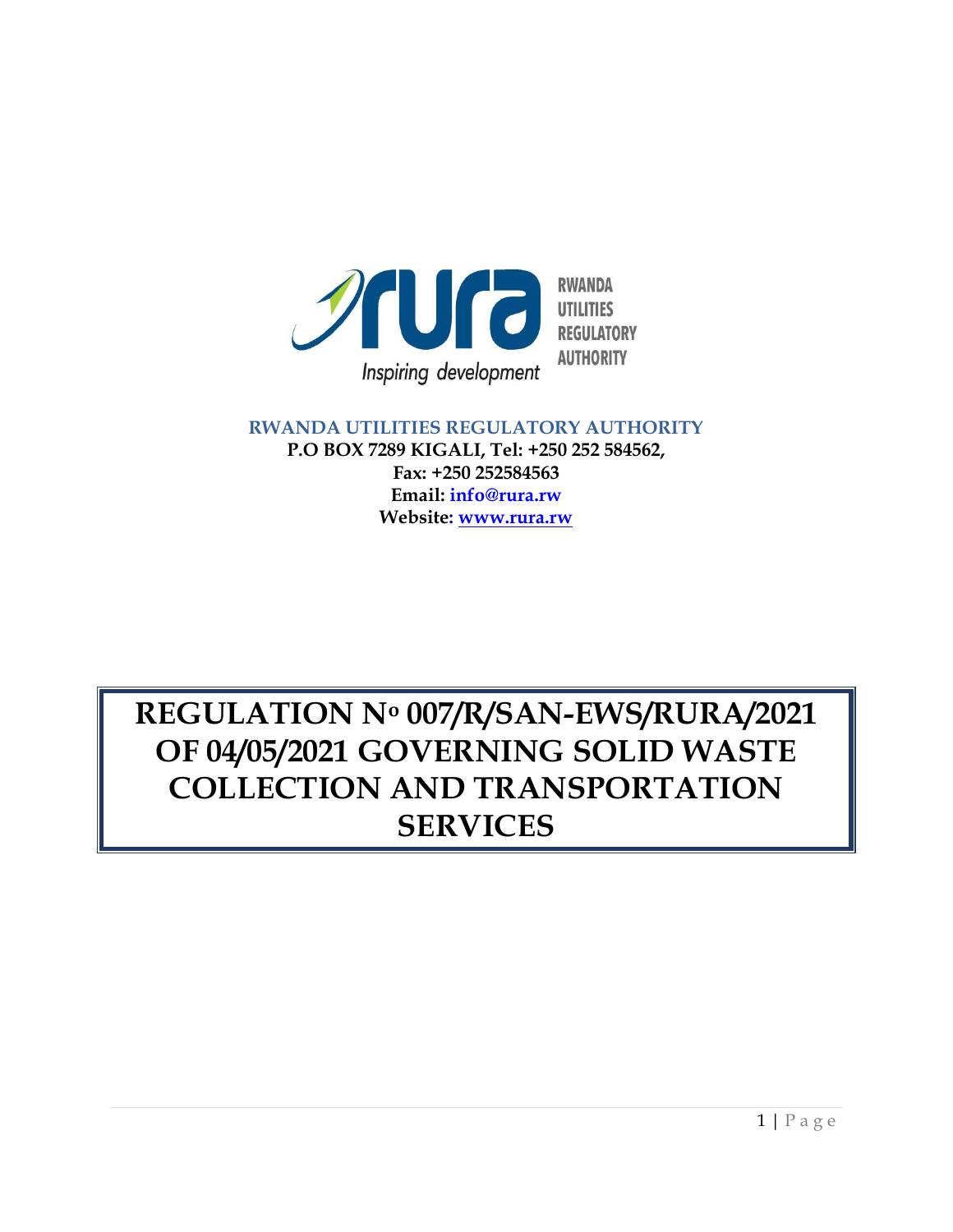#### TABLE OF CONTENTS

| $2   P \text{age}$ |
|--------------------|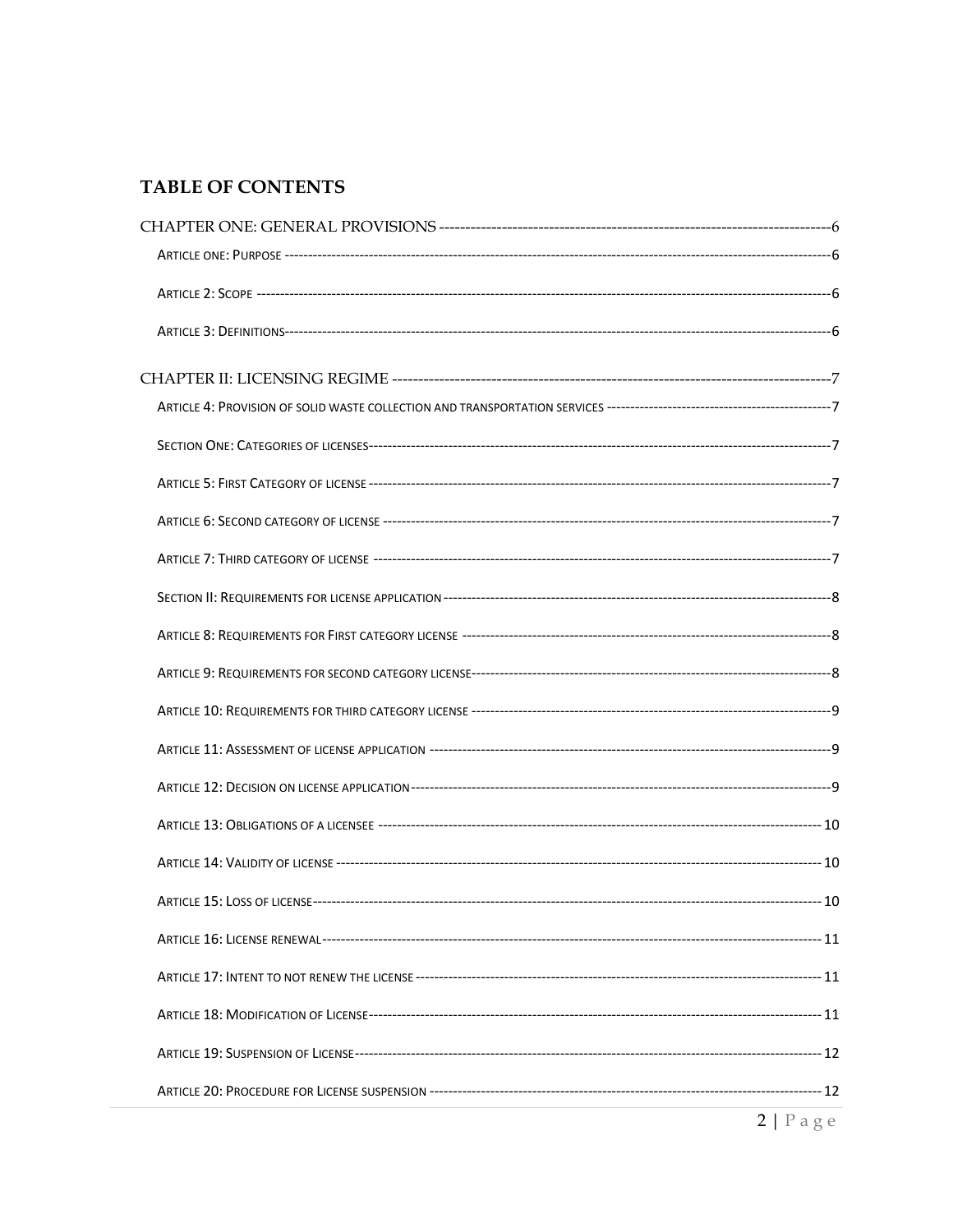| CHAPTER III: TECHNICAL CONDITIONS FOR SOLID WASTE MANAGEMENT--------------------- 14                              |      |
|-------------------------------------------------------------------------------------------------------------------|------|
|                                                                                                                   |      |
|                                                                                                                   |      |
|                                                                                                                   |      |
|                                                                                                                   |      |
|                                                                                                                   |      |
|                                                                                                                   |      |
|                                                                                                                   |      |
|                                                                                                                   |      |
|                                                                                                                   |      |
|                                                                                                                   |      |
|                                                                                                                   |      |
|                                                                                                                   |      |
| CHAPTER IV: FAULTS AND RELATED ADMINISTRATIVE SANCTIONS------------------------------ 18                          |      |
|                                                                                                                   |      |
| ARTICLE 37: OPERATING WITH EXPIRED LICENSE -----                                                                  | . 19 |
|                                                                                                                   |      |
|                                                                                                                   |      |
|                                                                                                                   |      |
|                                                                                                                   |      |
|                                                                                                                   |      |
|                                                                                                                   |      |
| ARTICLE 44: FAILURE TO OPERATE IN ACCORDANCE WITH THE SCHEDULE FOR WASTE COLLECTION AND TRANSPORTATION ------- 20 |      |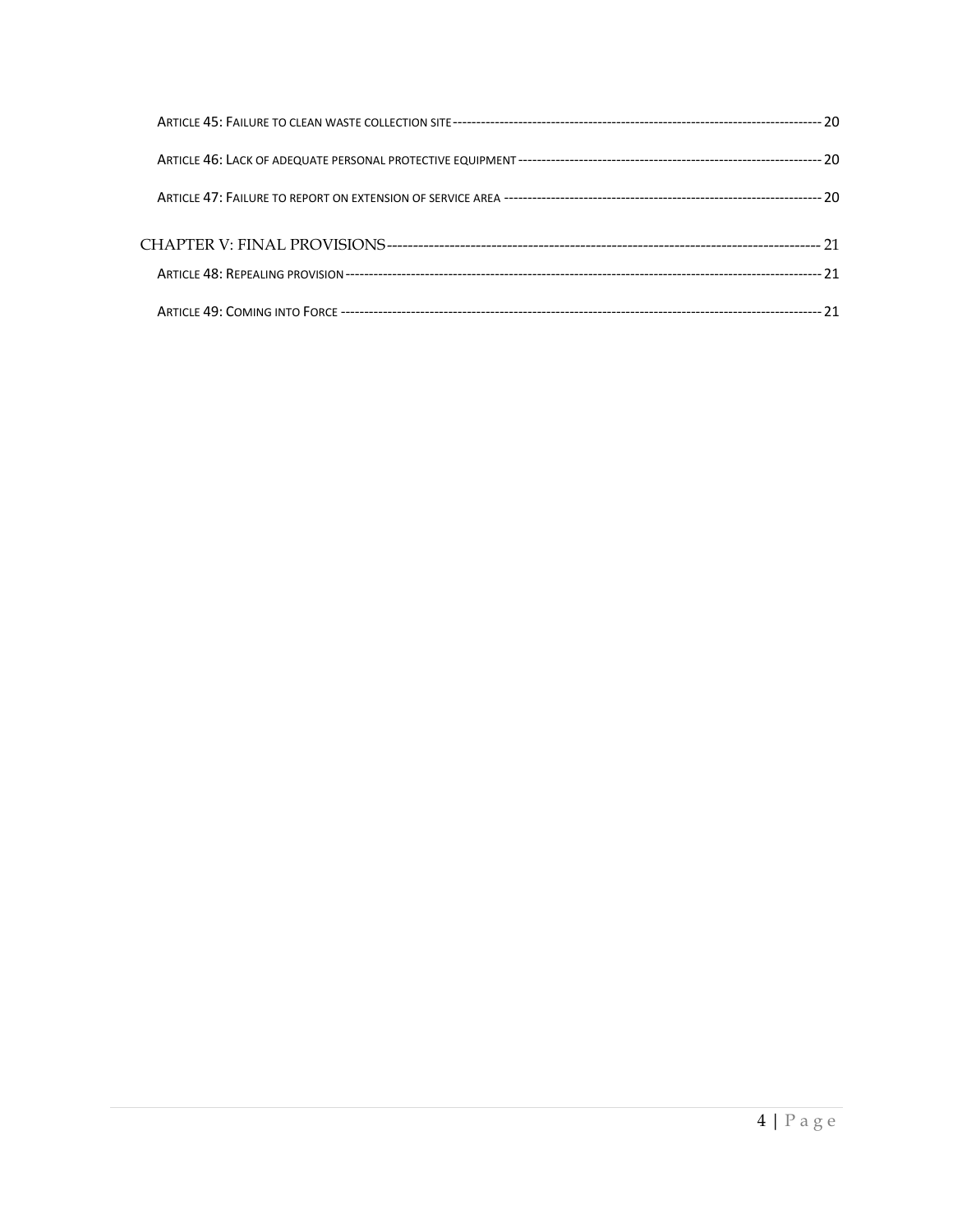Pursuant to Law N° 09/2013 of 01/03/2013 establishing Rwanda Utilities Regulatory Authority (RURA) and determining its mission, powers, organization and functioning, especially in its articles 2, 4, 6, 8 and 20;

Having reviewed the Regulations No 001/EWASTAN/SW/RURA/2014 of 28/8/2014 on solid waste collection and transportation services provision in Rwanda;

Based on the recommendations made during the consultative meeting held on 08th/12/2020 between RURA and different stakeholders in sanitation sector;

The Regulatory Board, upon due consideration and deliberation in its meeting of 04th/05/2021;

#### <span id="page-4-0"></span>**Hereby issues the following regulation:**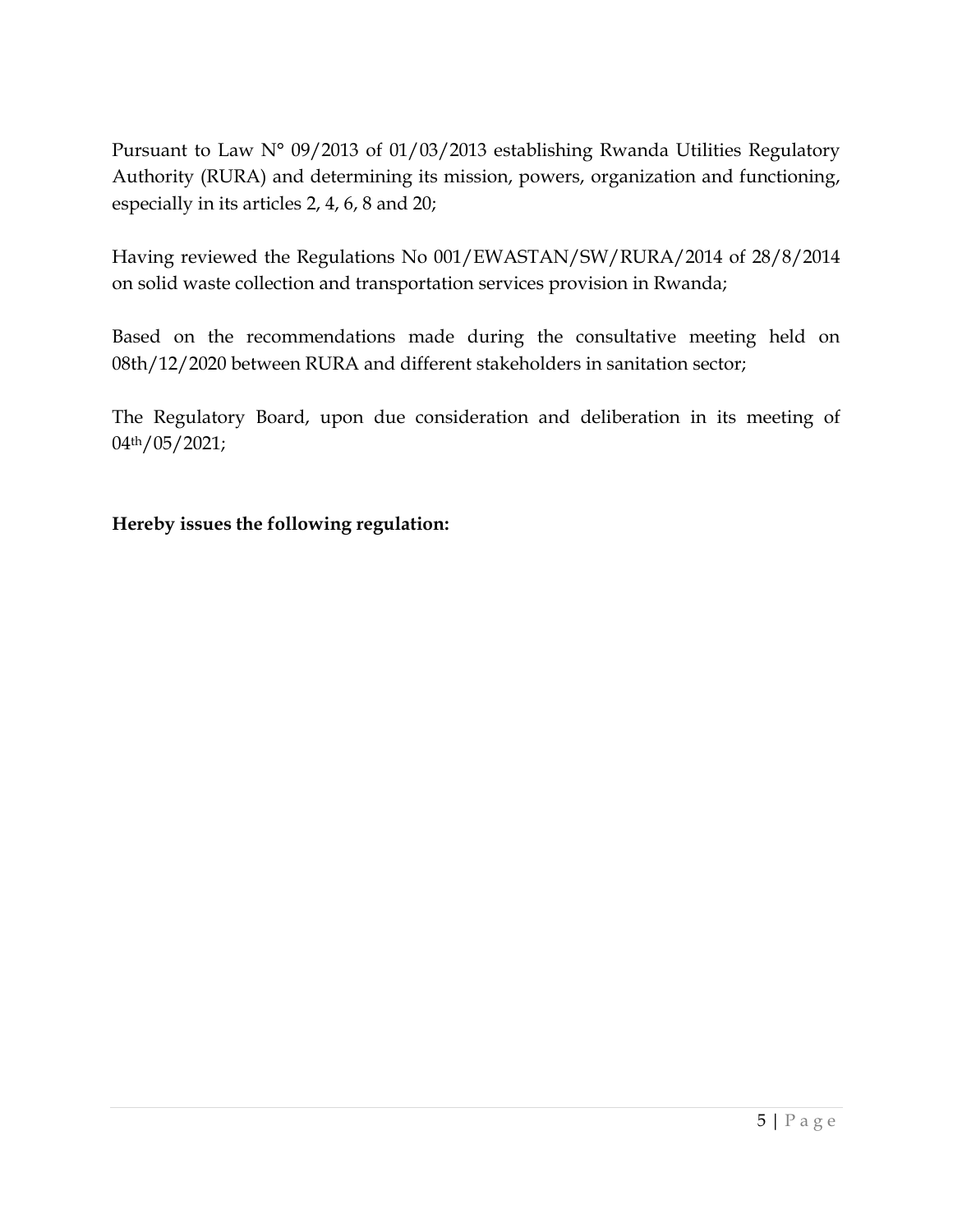## **CHAPTER ONE: GENERAL PROVISIONS**

#### <span id="page-5-0"></span>**Article One: Purpose**

This Regulation provides a licensing framework for the provision of solid waste collection and transportation services.

#### <span id="page-5-1"></span>**Article 2: Scope**

This Regulation applies to any person providing the services of collection, segregation and transportation of solid waste in Rwanda.

This regulation does not apply to operators collecting and transporting hazardous, electronics or toxic waste.

#### <span id="page-5-2"></span>**Article 3: Definitions**

For the purpose of this Regulation, the terms below have the following meanings:

**1 <sup>⁰</sup> biodegradable**: something that can be degraded by microorganisms;

**2⁰ collection**: lifting and removal of solid wastes from collection points or any other location;

**3⁰ construction and demolition debris**: materials resulting from the alteration, construction, destruction, rehabilitation, or repair of any manmade physical structure including houses, buildings, industrial or commercial facilities, and roadways;

**4<sup>°</sup> environment:** a diversity of things made up of natural and artificial environment. It includes chemical substances, biodiversity as well as socio-economic activities, cultural, aesthetic, and scientific factors likely to have direct or indirect, immediate or long term effects on the development of an area, biodiversity and on human activities;

**5⁰ generator of waste**: persons or establishments generating solid waste;

**6⁰ health and safety policy:** a set of measures to prevent, minimize and manage the risks, injuries or any other accidents;

**7⁰ person: any company or cooperative involved in waste solid waste collection and transportation services;**

**8 public premise:** a premise with a public access and generally, where many people gather;

**8⁰ Regulatory Authority**: The National Organ with the mandate to regulate public utilities ;

**9<sup>°</sup> safety:** the condition in which persons are protected from the risks of work injury as far as it is practicable;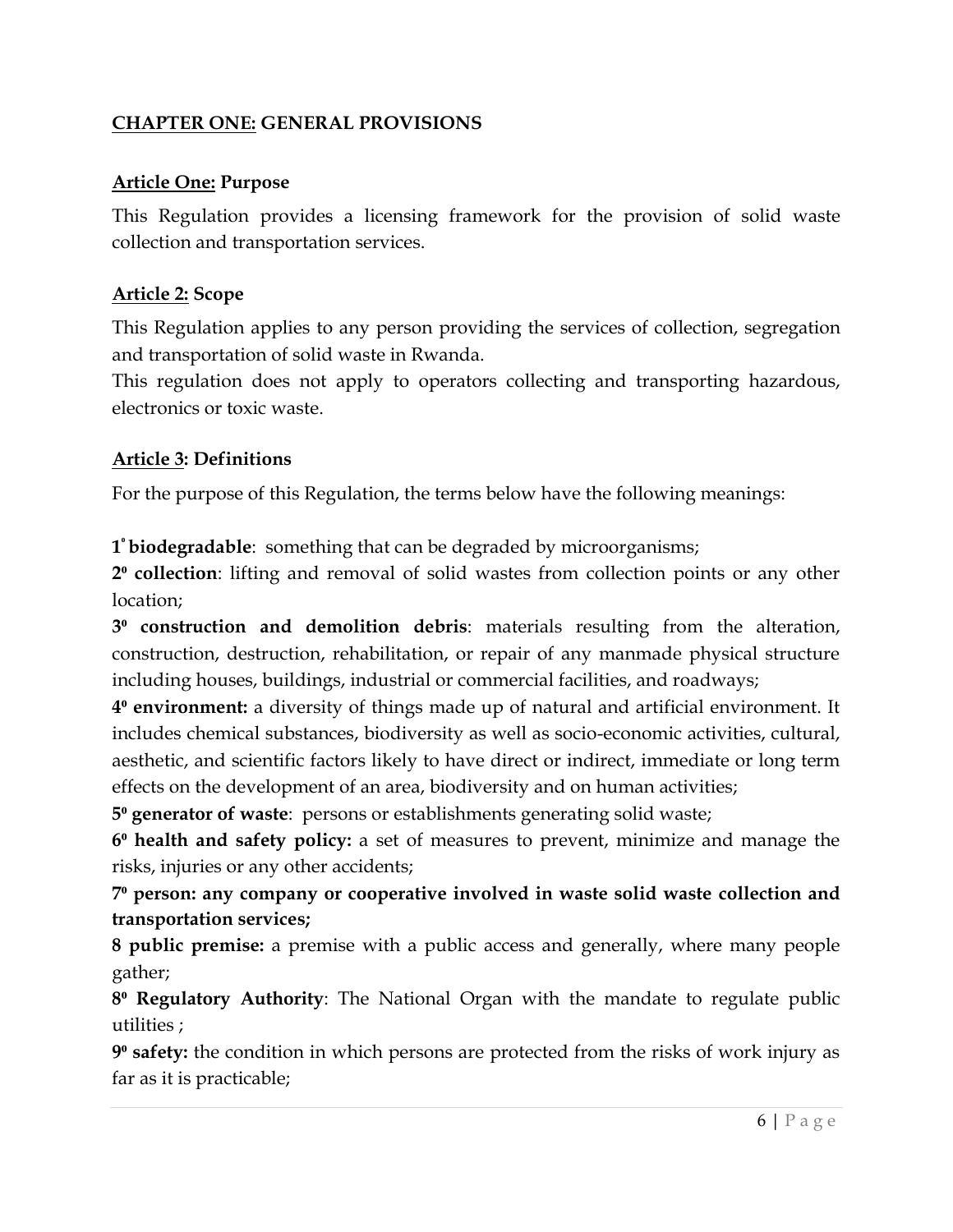**10<sup>°</sup> service provider:** an operator offering solid waste collection and transportation services in a specific geographic zone;

**11<sup>°</sup> solid waste**: consists of household waste, construction and demolition debris, sanitation residue, non-hazardous wastes from industries and waste from streets and commercial areas;

**12<sup>°</sup> transportation:** conveyance of solid wastes from generator to waste disposal sites through specially designed transport system to prevent foul odor, littering, unsightly conditions and accessibility to vectors.

### <span id="page-6-0"></span>**CHAPTER II: LICENSING REGIME**

#### <span id="page-6-1"></span>**Article 4: Provision of solid waste collection and transportation services**

Any person providing or seeking to provide solid waste collection and transportation services shall apply for a license issued by the Regulatory Authority.

#### <span id="page-6-2"></span>**Section One: Categories of licenses**

#### <span id="page-6-3"></span>**Article 5: First Category of license**

The first category of license is issued to operators in solid waste collection and transportation services operating countrywide.

#### <span id="page-6-4"></span>**Article 6: Second category of license**

The second category of license is issued to operators in solid waste collection and transportation services operating countrywide except the City of Kigali.

#### <span id="page-6-5"></span>**Article 7: Third category of license**

The third category is issued to operators in solid waste collection and transportation services operating in Gatsibo, Kirehe, Gisagara, Nyaruguru, Nyamasheke, Rutsiro, Ngororero, Nyabihu, Gakenke and Burera Districts.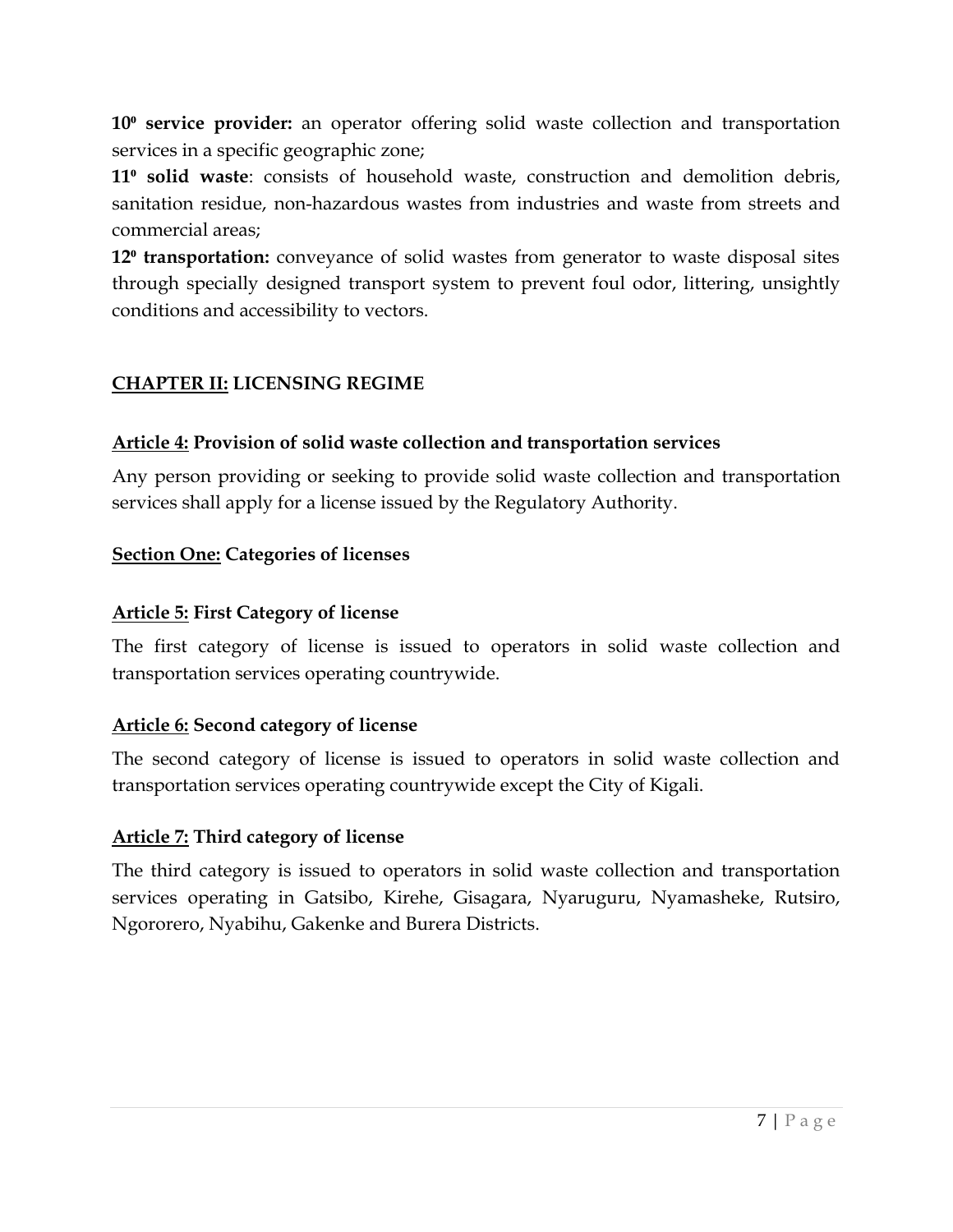## <span id="page-7-0"></span>**Section II: Requirements for license application**

## <span id="page-7-1"></span>**Article 8: Requirements for First category license**

Any applicant for a first category license of waste collection and transportation services shall submit the following:

- (i) Application letter addressed to the Director General of the Regulatory Authority;
- (ii) Application form duly filled, indicating the full address of the applicant;
- (iii) Business registration certificate issued by the competent Authority;
- (iv) Proof of payment for registration fee of One hundred thousand Rwandan Francs (RWF 100, 0000) non-refundable;
- (v) Business plan for at least five (5) years;
- (vi) Copies of own vehicles log books of at least three (3) trucks, fit for solid waste transportation. The loading capacity for each truck must be at least five (5) tones.

Upon approval of the application, the applicant pays a license fee of two million and five hundred Rwanda Francs (RWF 2,500,000).

## <span id="page-7-2"></span>**Article 9: Requirements for second category license**

Any applicant for a second category license of waste collection and transportation services provisions shall submit the following:

- (i) Application letter addressed to the Director General of the Regulatory Authority;
- (ii) Application form duly filled, indicating the full address of the applicant;
- (iii) Business registration certificate issued by the competent Authority;
- (iv) Proof of payment for application fee of fifty thousand Rwandan Francs (RWF 50, 0000) non-refundable;
- (v) Business plan for at least five (5) years;
- (vi) A Copy of own vehicle logbook of at least one (1) truck fit for solid waste transportation. The loading capacity must be at least five (5) tones.

Upon approval of license application, the applicant collects the license after payment of license fee of five hundred thousand (RWF 500,000).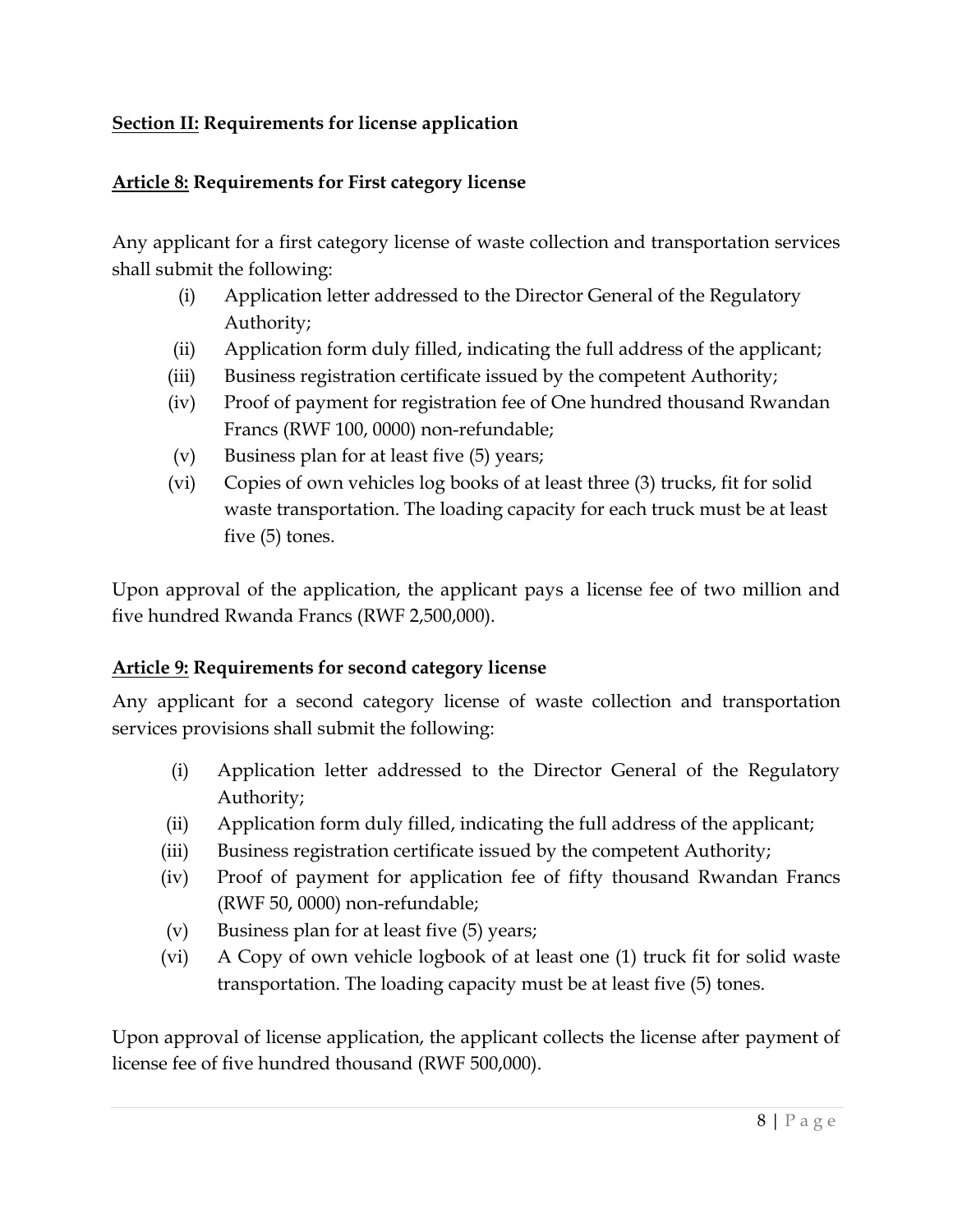## <span id="page-8-0"></span>**Article 10: Requirements for third category license**

Any applicant for a third category license of waste collection and transportation services provisions must submit the following:

- (i) Application letter addressed to the Director General of the Regulatory Authority;
- (ii) Application form duly filled, indicating the full address of the applicant;
- (iii) Business registration certificate issued by the competent Authority;
- (iv) Proof of payment for application fee of fifty thousand Rwandan Francs (RWF 50, 000) non-refundable;
- (v) Business plan for at least five (5) years;
- (vi) A Copy of own or rented vehicle logbook of at least one (1) truck fit for solid waste transportation. The loading capacity must be at least five (5) tones.

Upon approval of license application, the applicant collects the license after payment of license fee of two hundred thousand (RWF 200,000).

#### <span id="page-8-1"></span>**Article 11: Assessment of license application**

The Regulatory Authority conducts a preliminary assessment of the license application to determine if the applicant has properly filled the application form and submitted all the required documents.

After the preliminary assessment, the Regulatory Authority conducts technical and financial assessment of the application in order to determine the technical and financial capacity of the applicant to provide solid waste collection and transportation services.

If the application misses relevant information, the applicant is notified and requested to provide the missing information. Any incomplete license application loses its validity within thirty (30) working days following the official communication from the Regulatory Authority to the applicant requesting to provide the missing information.

## <span id="page-8-2"></span>**Article 12: Decision on license application**

The Regulatory Authority may grant or refuse to grant the license to the applicant based on administrative, technical and financial assessment of the application.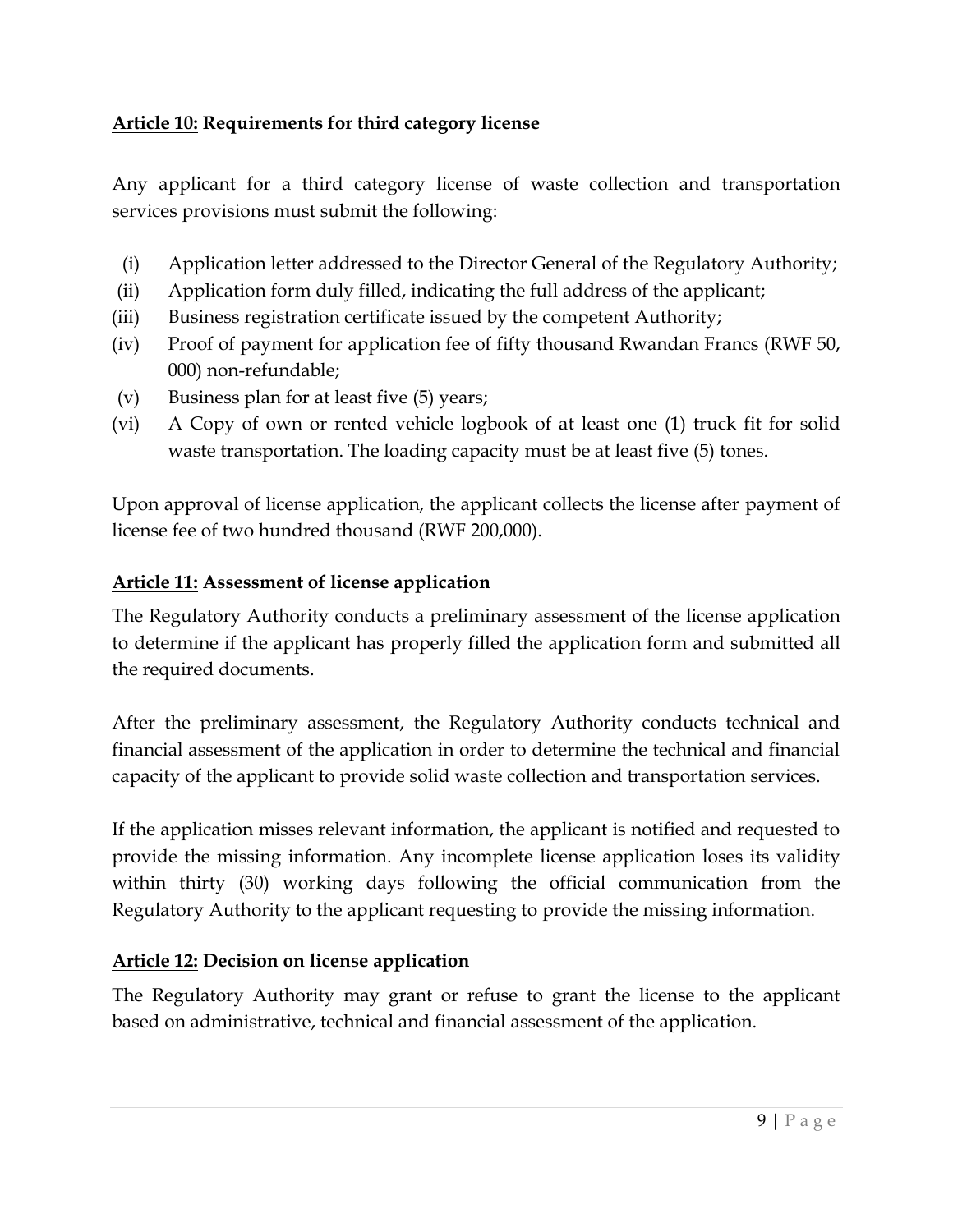In the event that the Regulatory Authority determines to grant a license, it issues the license upon payment of the applicable License Fee. The applicant must pay the license fee within a period not more than thirty (30) days following the notification to pay the license fee. After this period, the license is cancelled.

In the event that the Regulatory Authority determines not to grant a License, the applicant is notified in writing.

## <span id="page-9-0"></span>**Article 13: Obligations of a licensee**

Any licensee for solid waste collection and transportation services provision must:

- (i) Provide necessary staff, material and equipment for effective service delivery;
- (ii) Operate in accordance with solid waste management applicable standards;
- (iii) Keep record of its services and submit the report in a specified format to the Regulatory Authority from the commencement of the year in which the license has been issued;
- (iv) Pay regulatory fees as determined by Regulatory Board;
- (v) Provide health insurance to workers;
- (vi) Comply with the tariff set by the Regulatory Authority and provide it with information requested;
- (vii) Apply for the extension of service area to the Regulatory Authority in case of any need to extend the operational area.

## <span id="page-9-1"></span>**Article 14: Validity of license**

All licenses for the provision of solid waste collection and transportation services are valid for a period of five (5) years provided that the licensee complies with applicable laws, regulations and license conditions.

## <span id="page-9-2"></span>**Article 15: Loss of license**

The licensee must notify the Regulatory Authority about the loss of license and request for the duplicate.

The application for duplicate shall include the application letter addressed to the Director General of RURA and must be accompanied by a certificate of loss provided by a competent authority.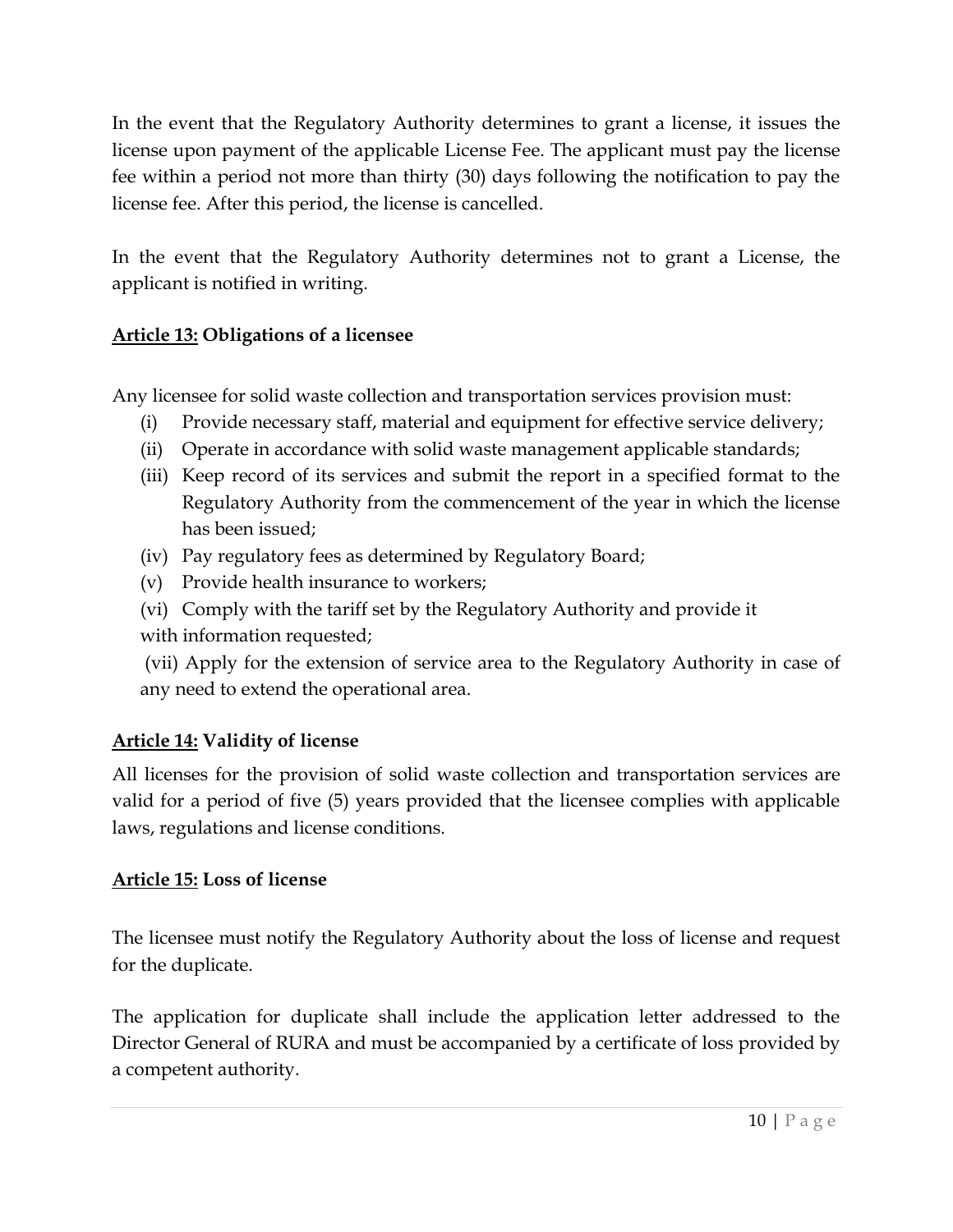The request for license duplicate is subjected to the payment of a fee corresponding to the application fee depending on license category.

#### <span id="page-10-0"></span>**Article 16: License renewal**

The Licensee must apply for a License renew two (2) months before the expiration of the current license.

The application for license renew shall be comprised of the following:

- (1) Application letter addressed to the Director General of the Regulatory Authority;
- (2) Copy of the expiring license;
- (3) Business registration certificate;
- (4) Dully filled application form;
- (5) Proof of payment of regulatory fees for the previous years;
- (6) Copies of vehicles log books corresponding to the number of trucks depending on the category of license; and
- (7) License fee depending on the category.

#### <span id="page-10-1"></span>**Article 17: Notification for not renewal**

The licensee must notify in writing the Regulatory Authority the intention of not to renewing a license at the expiration term to avoid any interruption of service.

The licensee must submit such notification to the Regulatory Authority six (6) months before the expiration of the License.

#### <span id="page-10-2"></span>**Article 18: Modification of License**

The Regulatory Authority may modify the license terms and conditions during the license term.

Any modification to the license terms and conditions is be applicable to all similar Licensees providing similar services if found to be relevant or affecting the solid waste collection and transportation service provision sector.

The Regulatory Authority grants to the licensee a buffer time zone to adjust activities to the modifications. Such transitional period is given depending on the level of modification and its impact on the licensee's business plan.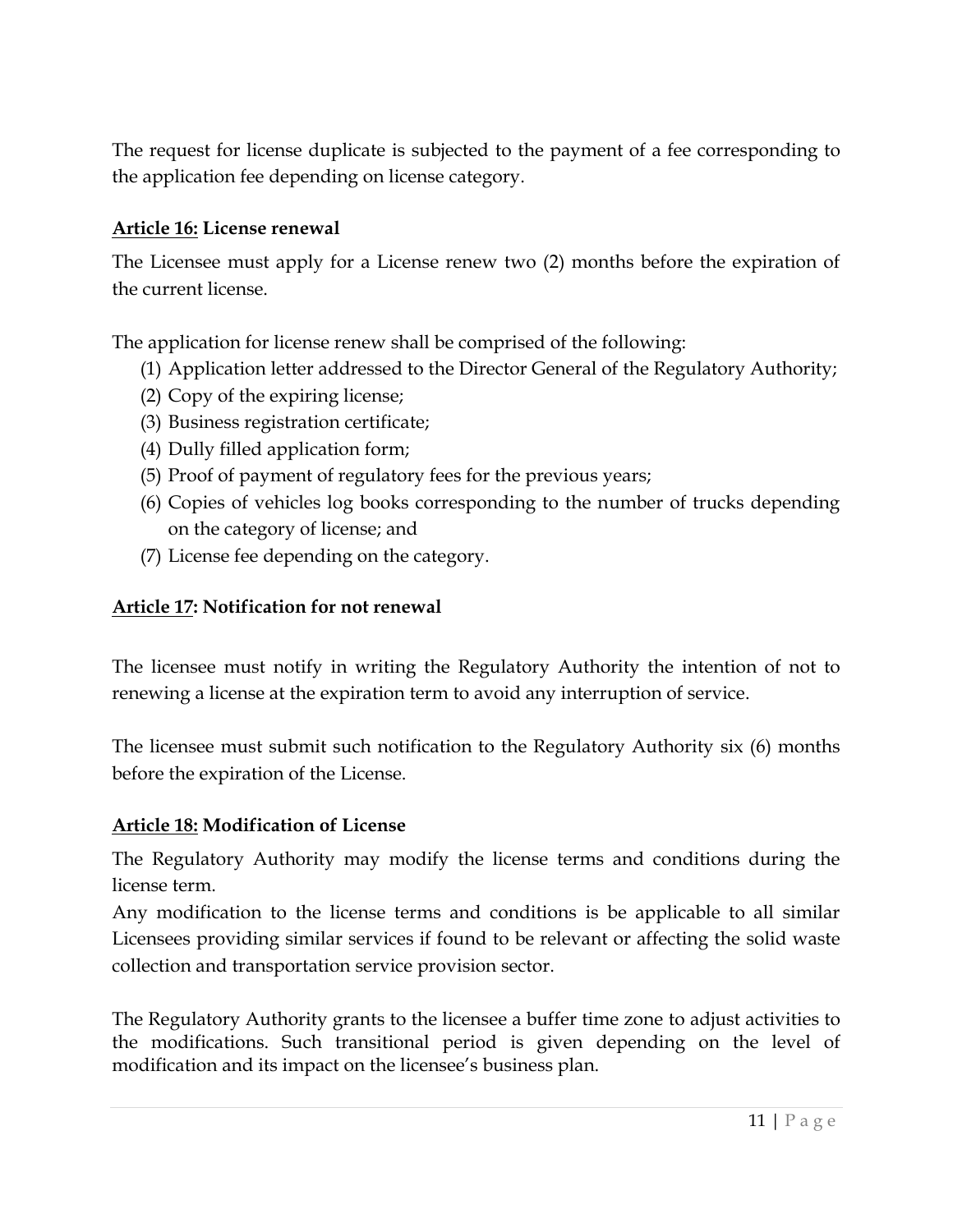#### <span id="page-11-0"></span>**Article 19: Suspension of License**

The Regulatory Authority may suspend a License for a period of three (3) months in the event that it determines that the Licensee has:

- (1) failed to carry out its obligations under the License;
- (2) failed to pay the regulatory fee and such fee remains unpaid six (6) months after it has become due and the Regulator has given to the Licensee a notice in writing that such payment is overdue and the Licensee has not paid.

The Licensee is not allowed to provide solid waste collection and transportation services during the license suspension period.

## <span id="page-11-1"></span>**Article 20: Procedure for License suspension**

A license suspension process is conducted in the following manner:

- a) The Regulatory Authority commences a license suspension process by sending a written notice to the licensee describing the reasons for the suspension and advising the licensee to submit its written representations before proceeding to take a final decision;
- b) If the Regulatory Authority considers it necessary, or if the licensee so requests, the Regulatory Authority may also offer the licensee an opportunity to make oral representations.
- c) After the expiry of the period allowed for the representations, the Regulatory Authority will consider all of the information, evidence and representations submitted and take a final and binding decision.
- d) The Regulatory Authority communicates in writing the decision to the licensee.
- e) If during the course of the suspension proceedings, the licensee cures the violation that gave rise to the suspension proceedings, the Regulatory Authority may, in its sole discretion, terminate the license suspension proceeding.

## <span id="page-11-2"></span>**Article 21: Revocation of License**

The Regulatory Authority may revoke the License if the Regulatory Authority determines that the licensee:

- (1) is engaging in a prohibited activity or any activity compromising National security;
- (2) provides false or inaccurate information that may materially affected the decision of the Regulatory Authority;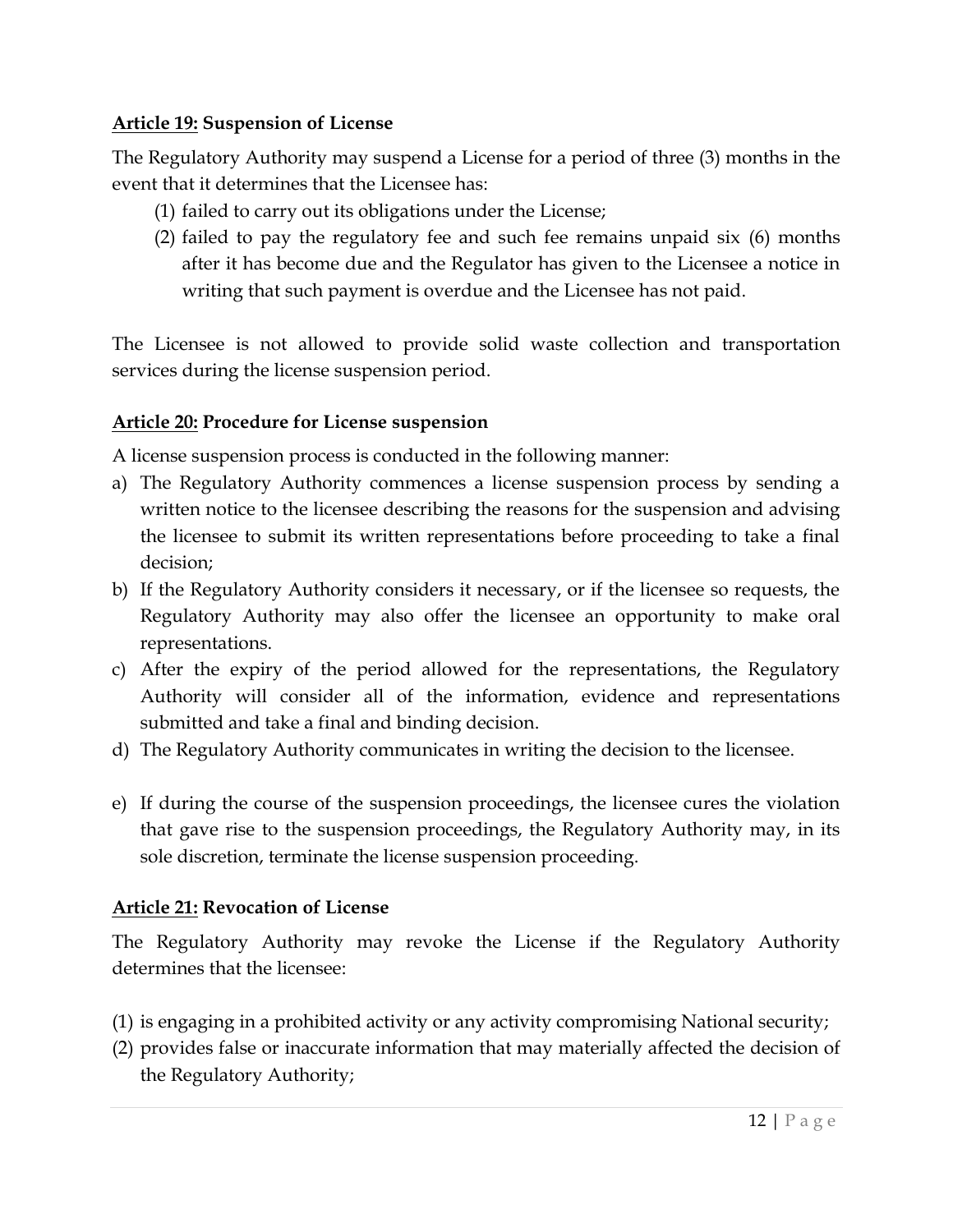- (3) is declared bankrupt by the Court of law;
- (4) repetitively fails to comply with the terms and conditions of the license;
- (5) is found to be in continuous breach of a compliance order or directives from the Regulatory Authority.

When the license is revoked, the licensee must cease to provide solid waste collection and transportation services immediately upon the decision of license revocation and must returns the license to the Regulatory Authority.

#### <span id="page-12-0"></span>**Article 22: Procedure for License revocation**

A license revocation process is conducted in the following manner:

- 1. The Regulatory Authority commences a license revocation process by sending a written notice to the licensee describing the reasons for the revocation and advising the licensee to submit its written representations before proceeding to take a final decision;
- 2. If the Regulatory Authority considers it necessary, or if the licensee so requests, the Regulatory Authority may also offer the licensee an opportunity to make oral representations.
- 3. After the expiry of the period allowed for the representations, the Regulatory Authority will consider all of the information, evidence and representations submitted and take a final and binding decision.
- 4. The decision of the Regulatory Authority is communicated in writing to the licensee.
- 5. If during the course of the revocation proceedings, the licensee cures the violation that gave rise to the revocation proceedings, the Regulatory Authority may, in its sole discretion, terminate the license revocation proceeding.

#### <span id="page-12-1"></span>**Article 23: Suspension of business activities**

The licensee who wishes to suspend or stop the business of solid waste collection and transportation service provision must inform the Regulatory Authority six (6) months in advance before business suspension. The licensee must return the license and settle the outstanding regulatory fees.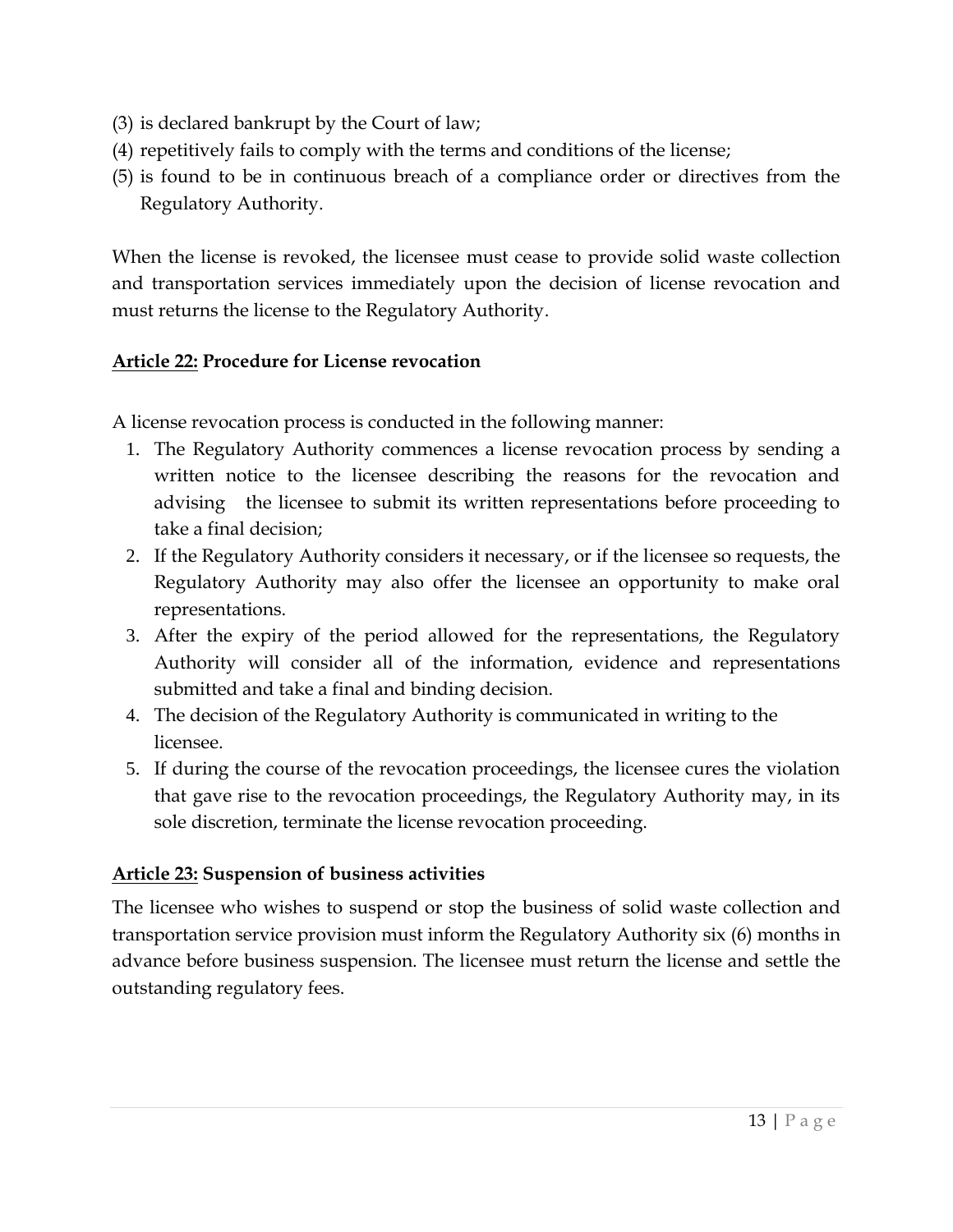#### <span id="page-13-0"></span>**CHAPTER III: TECHNICAL CONDITIONS FOR SOLID WASTE MANAGEMENT**

#### <span id="page-13-1"></span>**Article 24: Operation area**

The operation area for solid waste collection is a sector in the City of Kigali with one operator per sector. Operation areas within provinces are designed at the district level.

#### <span id="page-13-2"></span>**Article 25: Service agreement**

Licensee in solid waste collection and transportation service must have a written service agreement with the client specifying the rights and obligations of each party.

The licensee must also have a written service agreement with competent authority representing the clients at the Sector level or District level highlighting rights and obligations of each party;

The following entities have the right to contract with any licensed operator of their choice:

- a) Airports;
- b) Government institutions;
- c) Military barracks;
- d) Hotels;
- e) Industries;
- f) Hospitals and health facilities;
- g) Schools;
- h) commercial complexes;
- i) public markets;
- j) diplomatic mission and international organization offices;
- k) The residence of diplomatic missions' representatives;
- l) Any other entity determined by the Regulatory Authority.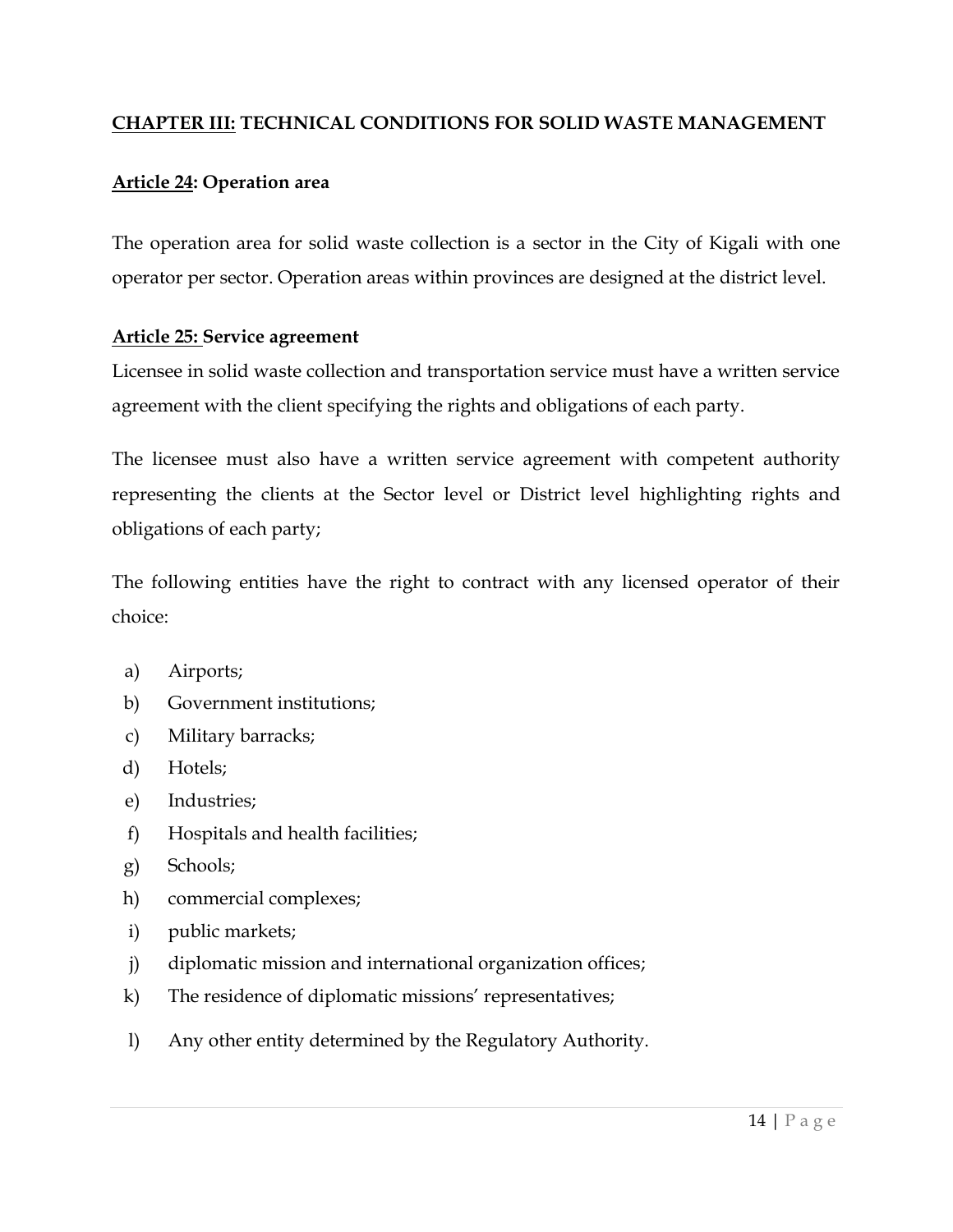The licensee must submit a copy of contract with the listed entities to the Regulatory Authority.

## <span id="page-14-0"></span>**Article 26: Collection of solid waste**

The licensee must collect solid waste in a way that avoids waste littering.

The licensee must:

- (1) Organize house-to-house collection of solid wastes on regular pre-informed timings;
- (2) Remove garbage from where it was generated, directly to transporting trucks and thereafter to the disposal sites;
- (3) Clean the bins or containers wherever placed before they start overflowing;
- (4) Collect separately biodegradable waste in nature emanating from slaughter houses or meat and fish markets, with other waste;
- (5) Separate Bio-medical waste and industrial waste with solid waste.

## <span id="page-14-1"></span>**Article 27: Prohibitions**

It is prohibited for any licensee in waste collection and transportation services to do the following:

1⁰ To transfer collected solid wastes from residential and other areas to temporary sites;

2⁰ To mix horticultural, construction or demolition waste or debris collected and dispose off in contravention with applicable regulations;

3⁰ To burn solid wastes including garbage or dry leaves;

4⁰ To collect stray animals with other solid waste.

## <span id="page-14-2"></span>**Article 28: Segregation of solid waste**

The generator of waste bears the responsibility to sort waste and avoid littering.

The licensee has the responsibility to transport sorted solid wastes and to organize awareness programmes for segregation of waste and promote recycling or reuse of segregated materials.

## <span id="page-14-3"></span>**Article 29: Transportation of solid waste**

The licensee must transport solid waste in specialized vehicles or trucks that are designed to collect and transport solid waste. No other vehicle allowed to transport or collect waste.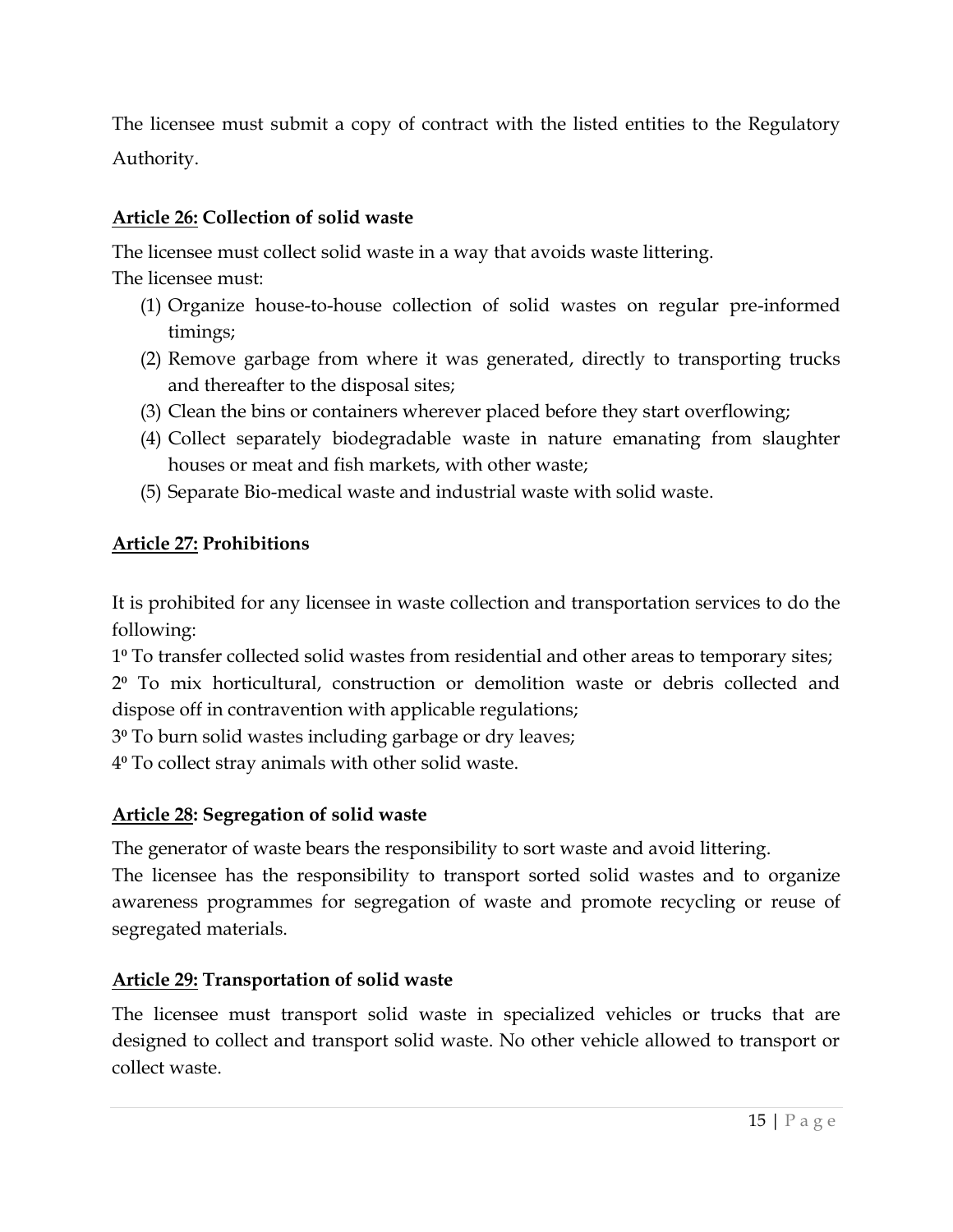Vehicles used for transportation of waste must be covered. Waste must not be visible to public, nor exposed to open environment preventing their scattering. The waste collected must be transported to the waste disposal facilities designated by competent authority.

## <span id="page-15-0"></span>**Article 30: Collection Spillage**

The licensee must promptly cleanup all spillages caused by the collection operation and not discharge or allow the discharge of solid waste from the vehicle on the way to the waste disposal facility. If a discharge of waste occurs during transportation, the transporter must take immediate action to contain the waste and to clean up and remove the discharged waste.

## <span id="page-15-1"></span>**Article 31: Specification for wastes generators' containers**

Garbage containers must be covered, durable, leak-proof, easily cleanable, and waterproof.

Containers may be metal or plastic, and may be lined with plastic or wet-strength paper bags.

Outside containers must have tight-fitting lids and are kept away from food preparation and storage areas.

## <span id="page-15-2"></span>**Article 32: Specification for Trucks**

All vehicles transporting waste must have identification stickers and specific colours representing the company or cooperative.

All trucks must be self-unloading and are maintained in a sanitary condition to preclude odors and fly breeding.

The number of trucks to be used in category one within the city of Kigali shall confirm to the following:

- (1) One sector: Three (3) Trucks;
- (2) Additional two sectors: Three (3) Trucks

The number of trucks to be used in category two shall confirm to the following:

- (1) One District: One (1) Truck
- (2) Additional District: One (1) Truck each.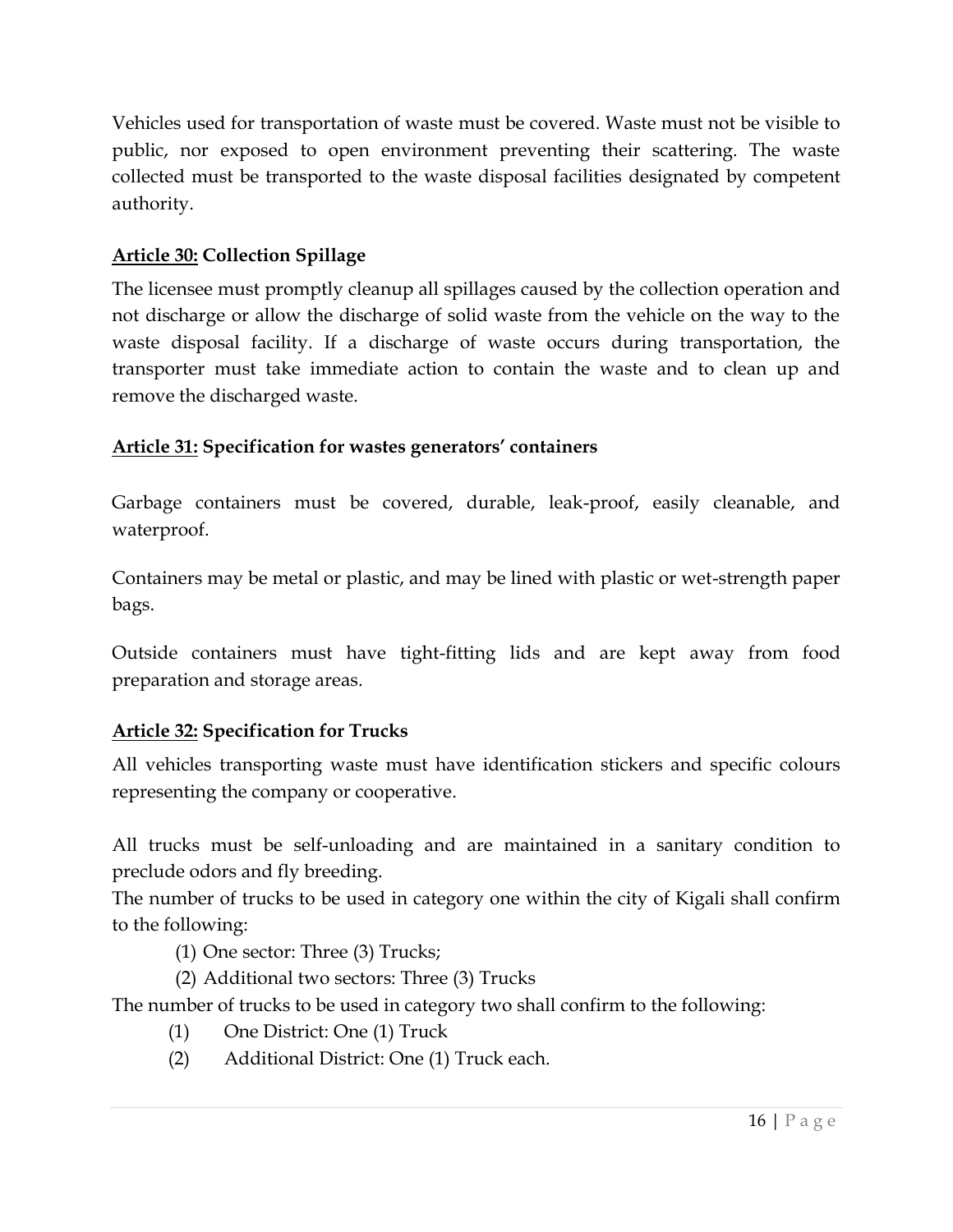#### <span id="page-16-0"></span>**Article 33: Health and safety**

The licensee must provide conditions at workplace that promote health and safety standards.

Service Providers must protect the employees at the workplace from risks resulting from factors adverse to health and take appropriate measures to minimize the risk of its employees by:

- (1) Establishing safe work practices and a safe environment;
- (2) Ensuring that staff injured at work has access to medical attention and rehabilitation;
- (3) Ensuring that workers are placed in jobs and workplaces suited to their physiological capabilities;
- (4) Providing workers with adequate Personal Protective Equipment including but not limited to: overalls/coveralls, appropriate safety shoes, gumboots or other nonslippery close shoes, appropriate gloves, mouth and nose masks, eye gaggles and helmets whenever required. For those loading truck on roads, safety jackets must be provided. Additional safety equipment may be required depending on the type and complexity of the services to deliver;
- (5) Ensuring that employees are health ensured and registered for social security.

Employees of Service Providers have the responsibility to work towards eliminating workplace hazards and risks.

Service Providers must put in place the following mechanisms to ensure safety and health of their employees:

- (1) All staff must receive adequate training to be able to safely perform their duties,
- (2) Managers to conduct regular inspections to ensure a safe working environment is maintained;
- (3) Each workplace must have an occupational health and safety committee to look at safety concerns in the workplace;
- (4) All accidents and incidents must be reported and investigated to ensure safe work practices are followed and an ongoing proactive approach is taken to ensure safety in the workplace.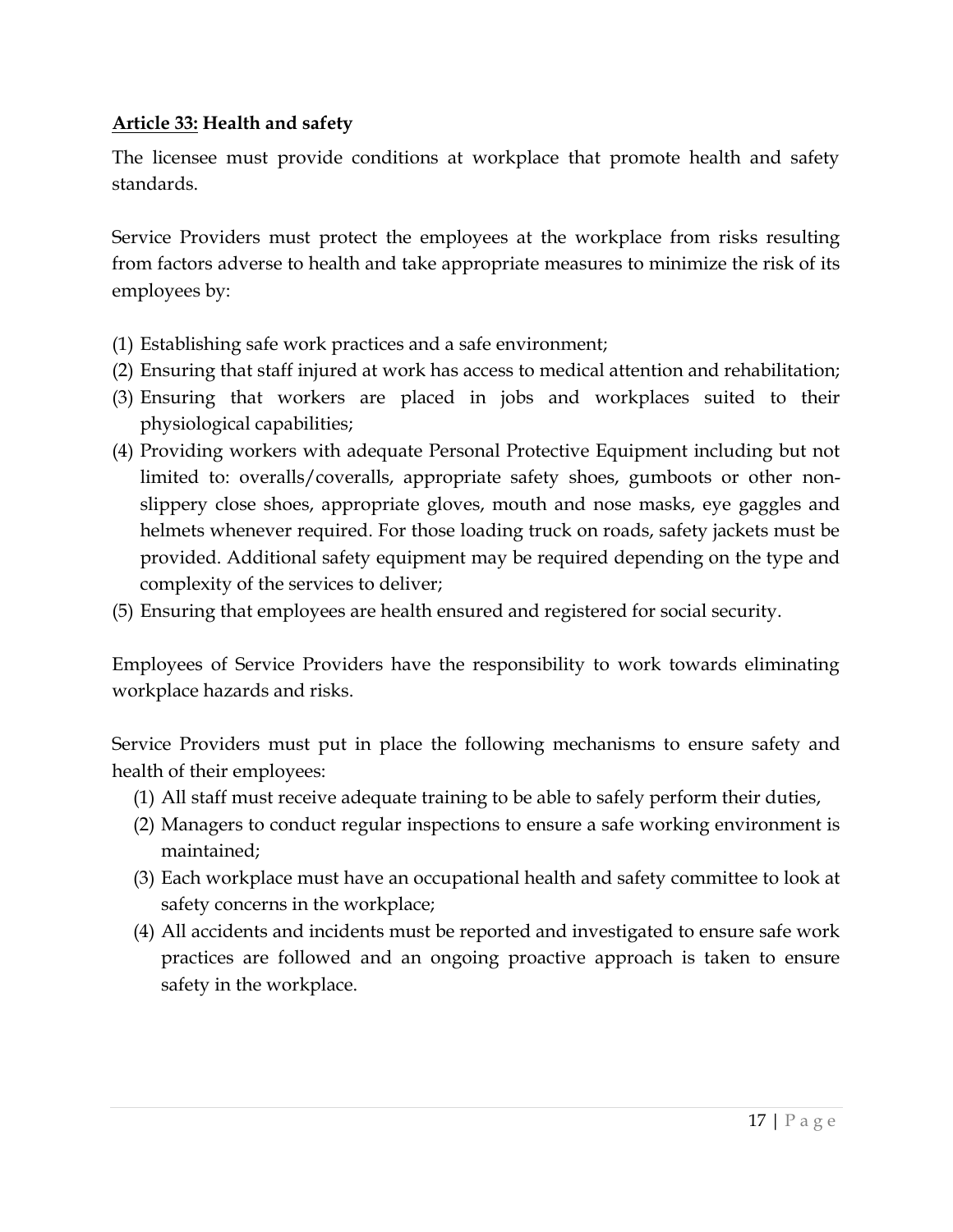A basic first aid kit as a minimum must be provided for each work site.

## <span id="page-17-0"></span>**Article 34: Staff training**

All staff must be trained in solid waste collection and transportation procedures and adequate use of equipment.

Employees of the licensee must receive continuing training to maintain knowledge of best practices and safety governing their activities, proper handling of equipments, techniques and pertinent environment standards.

The licensee must ensure that training for staff is provided by persons suitably qualified with the minimum objective including but not limited to:

- (a) Recognize the safety features of each task;
- (b) Demonstrate the correct procedure for each task together with safety features;
- (c) Implement best practice procedures in their day-to-day work routine.

#### <span id="page-17-1"></span>**Article 35: Waste collection and transportation schedule**

The licensee collects and transports solid waste from households at least once per week in the first category and second category and once per month in the third category. However, waste collection in public places, markets, health facilities, and any other similar places shall be conducted depending on the client request.

The licensees must submit to the Regulatory Authority the schedule for waste collection and transportation for each assigned area of operation.

## <span id="page-17-2"></span>**CHAPTER IV: FAULTS AND RELATED ADMINISTRATIVE SANCTIONS**

## <span id="page-17-3"></span>**Article 36: Operating without a license**

Any service provider operating without a license issued by the Regulatory Authority is liable to a fine of three hundred thousand Rwanda Francs (FRW 300,000) and a closure of business until a license is issued.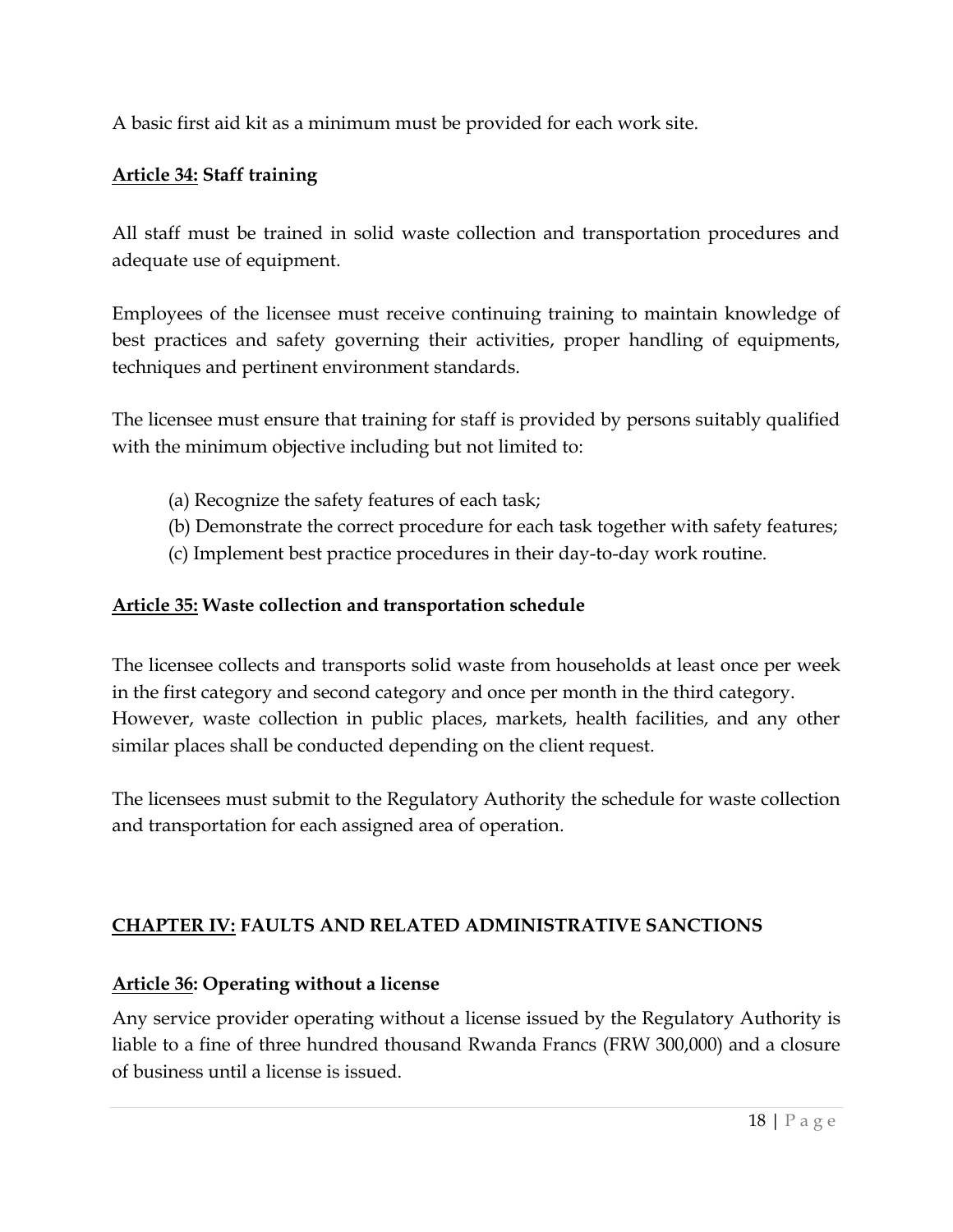## <span id="page-18-0"></span>**Article 37: Operating with expired license**

Any service provider who continues to provide solid waste collection and transportation services despite the expiration of the license is liable to a fine of two hundred thousand Rwanda Francs (FRW 200,000) with a suspension of the business until a valid license is issued.

#### <span id="page-18-1"></span>**Article 38: Interfering enforcement action**

Any service provider who resists, hinders or obstructs the staff of the Regulatory Authority in the course of their duties of enforcement or inspection is liable to a fine of five hundred thousand Rwandan francs (FRW 500,000).

#### <span id="page-18-2"></span>**Article 39: Vehicle deficiency**

Any licensee who run shortfall of required vehicles below the minimum number provided in this regulation is liable to a fine of two hundred thousand Rwandan francs (FRW 200,000) per missing truck.

#### <span id="page-18-3"></span>**Article 40: Transporting waste with inappropriate truck**

Any licensee who transport waste with inappropriate truck or truck not well covered is liable to a fine of two hundred thousand Rwandan francs (FRW 200,000).

#### <span id="page-18-4"></span>**Article 41: Transporting unsorted waste**

Any licensee who transport unsorted waste shall be liable to a fine of two hundred thousand Rwandan francs (FRW 200,000).

#### <span id="page-18-5"></span>**Article 42: Failure to operate in designated area**

Any licensee who fails to operate in designated area is liable to a fine of three hundred thousand Rwandan francs (FRW 300,000).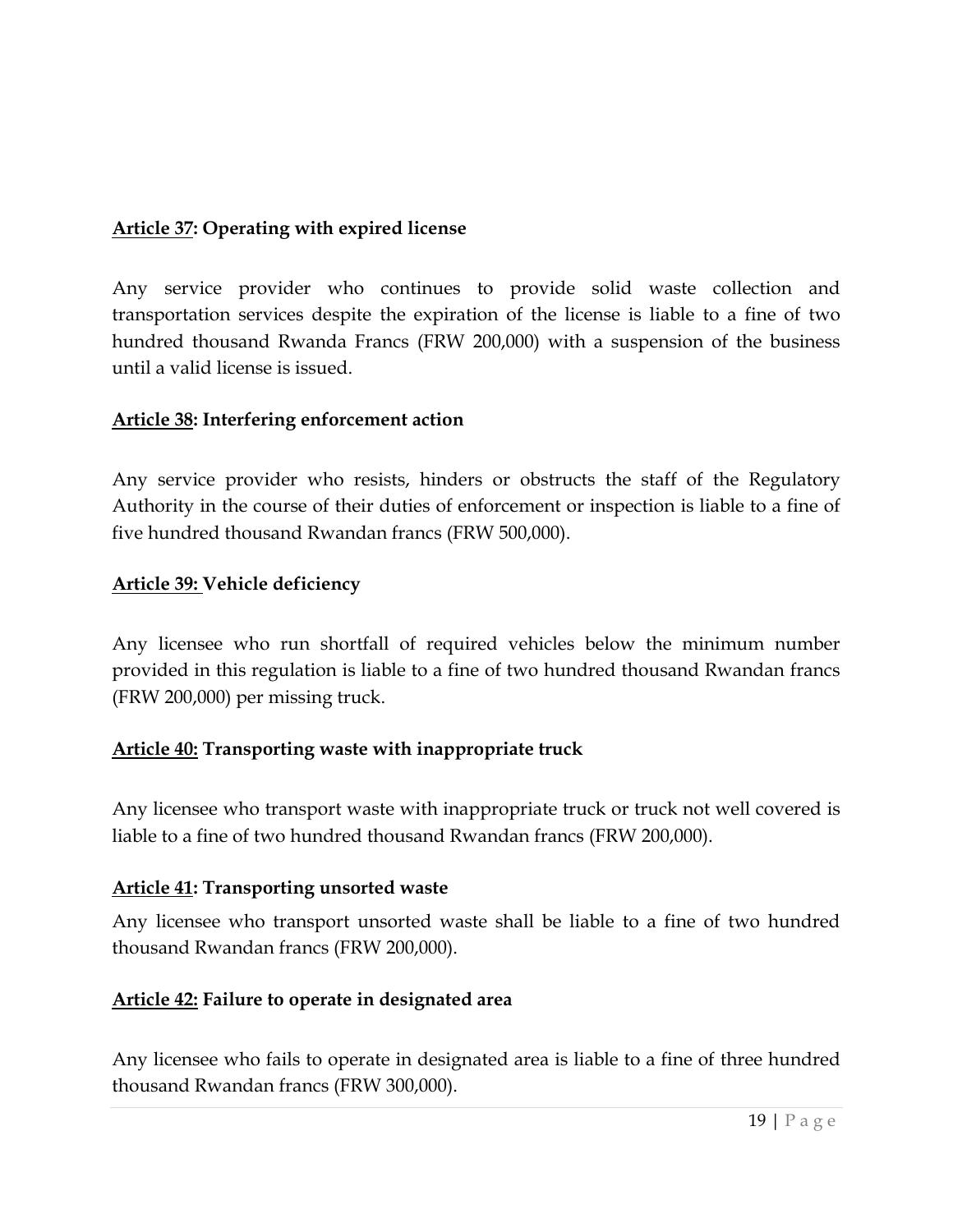## <span id="page-19-0"></span>**Article 43: Failure to comply with tariffs set by the Regulatory Authority**

Any licensee who fails to comply with tariffs set by Regulatory Authority is liable to a fine of five hundred thousand Rwandan francs (FRW 500,000).

## <span id="page-19-1"></span>**Article 44: Failure to operate in accordance with the schedule for waste collection and transportation**

Any licensee who fails to operate according to the schedule for waste collection and transportation is liable to a fine of three hundred thousand Rwandan francs (Frw 300,000).

#### <span id="page-19-2"></span>**Article 45: Failure to clean waste collection site**

Any licensee who fails to clean at the collection site is liable to a fine of one hundred thousand Rwandan francs (FRW 100,000).

#### <span id="page-19-3"></span>**Article 46: Lack of adequate personal protective equipment**

Any licensee who fails to provide appropriate personal protective equipment to employees or fails to ensure that they put on them while on duty, is liable to a fine of one hundred thousand Rwandan francs (FRW 100,000).

#### <span id="page-19-4"></span>**Article 47: Failure to report on extension of service area**

<span id="page-19-5"></span>Any licensee who fails to report on extension of service area is liable to a fine of two hundred thousand Rwandan francs (FRW 200,000).